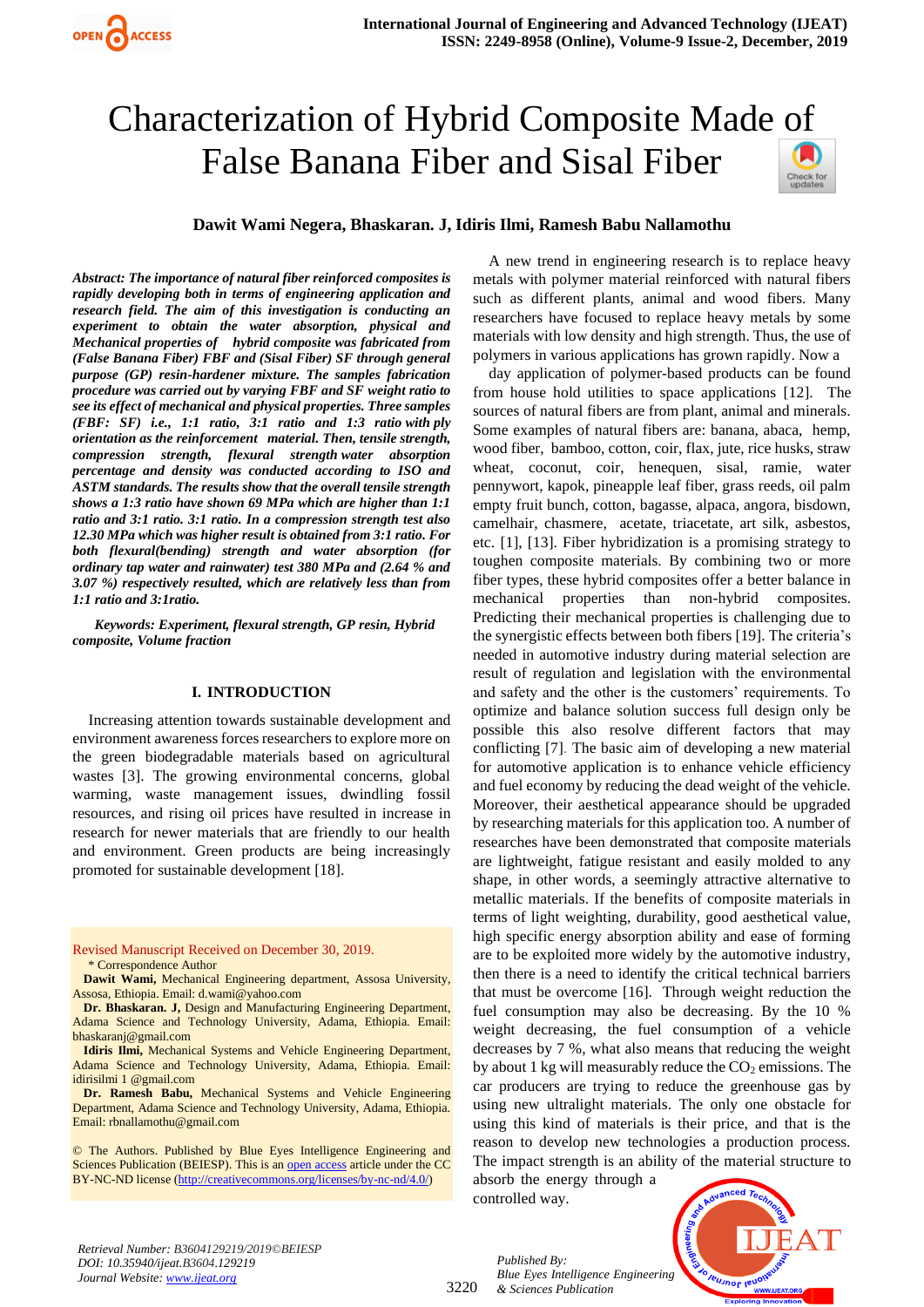## **Characterization of Hybrid Composite Made of False Banana Fiber and Sisal Fiber**

The demands for car impact strength are: Deformable end section of the car, which preserve the integrity of the back-passenger space and protect the fuel tank, Right designed the side structure and the doors, Strength roof construction, that protect by the turnover and Properly designed interior space. Composite materials have great ability to absorb the energy. They are made up from layers that are absorbing the impact energy by the separating process. The ability of the energy absorbing is shown on the next figure. Applications of new materials as plastics or composites are allowing the constructors to design variously shapes of components. Modern car design is affecting the security, performance, aerodynamics, fuel consumption, production costs and many other important factors. Composite materials are also used for better look of exterior and interior parts such as seats, dashboards, bumpers, diffusor and so on. Nowadays there are many different studies and prototypes of full carbon car bodies [14].

Due to rise in demand of lightweight and more efficient vehicles and better mechanical performance of materials in automotive applications, different material combinations such as composites, plastic and light weight metals are implemented on different structural parts of vehicles. Applications of composite materials in automotive industries already include some structural parts, such as dashboard, roof, floor, front and back bumper, passenger safety cell, and door panels [10].

The main reason why composite materials are advanced in this decade includes its low density (which may lead to weight reduction of 10 to 30 %), good mechanical properties, favorable processing properties, favorable accident performance, high stability, favorable Eco-balance for part production, favorable Eco-balance during vehicle operation due to weight savings, occupational health benefits compared to synthetic fibers during production, price advantages both for the fibers and the applied technologies and etc.

Moreover, automotive and packaging industries are demanding a shift of their design from oil-derived polymers and mineral reinforcement materials to natural materials focusing the recyclability or biodegradability of ''green'' products at the end of life. Agricultural waste derived natural fibers can play a vital role in producing composites-based products and reducing environmental problems. Natural fibers are affordable, degradable, manageable, recyclable, and renewable [3].

The most important advantages of natural fibers relate to environmental issues: they are biodegradable and carbon positive, since they absorb more carbon dioxide than they produce [5], [11]. Other important advantages are shown in terms of specific material properties: using natural fibers in place of synthetic ones, it is possible to reduce the weight of a composite material by up to 40 %, and it is also possible to improve flexural strength, stiffness and ductility [6]. Natural fiber reinforced thermoplastic composites showed supremacy over conventional materials owing to ease of processing, fast production cycling and low tooling cost, thus making them most suitable materials for automobile and electrical industries [15]. In comparison with synthetic fibers, natural fibers are low in cost, low density, and have highly specific properties [17]. Weight reduction can be achieved primarily by the research of better material, design optimization and better manufacturing processes [17].

#### **II. METHODOLOGY**

#### **A. Dimension of Test specimens**

The appropriate Ethiopian Conformity Assessment Enterprise (ECAE) Testing material (ISO 6892-1) standards were followed while preparing the specimens for hybrid composite of FBF and SF for tensile test and their values are illustrated in Figure 1 and specimens for tensile strength test ASTM standards ASTM D - 638, for flexural (bending) strength test using ASTM D - 790 and compression strength test using ASTM standards ASTM D – 3410.



(a) Tensile Test Specimen



(b) Compression Test Specimen (c) Bending Test Specimen **Fig. 1. Test specimen dimensions.**

#### **III. Testing procedure of specimen**

The test procedure of sample was conducted by preparing specimen based on the kind of test conducted. The mechanical and physical properties test conducted in this study is indicated by Table 1 given below.



*Retrieval Number: B3604129219/2019©BEIESP DOI: 10.35940/ijeat.B3604.129219 Journal Website: [www.ijeat.org](http://www.ijeat.org/)*

3221

*Published By:*

*& Sciences Publication*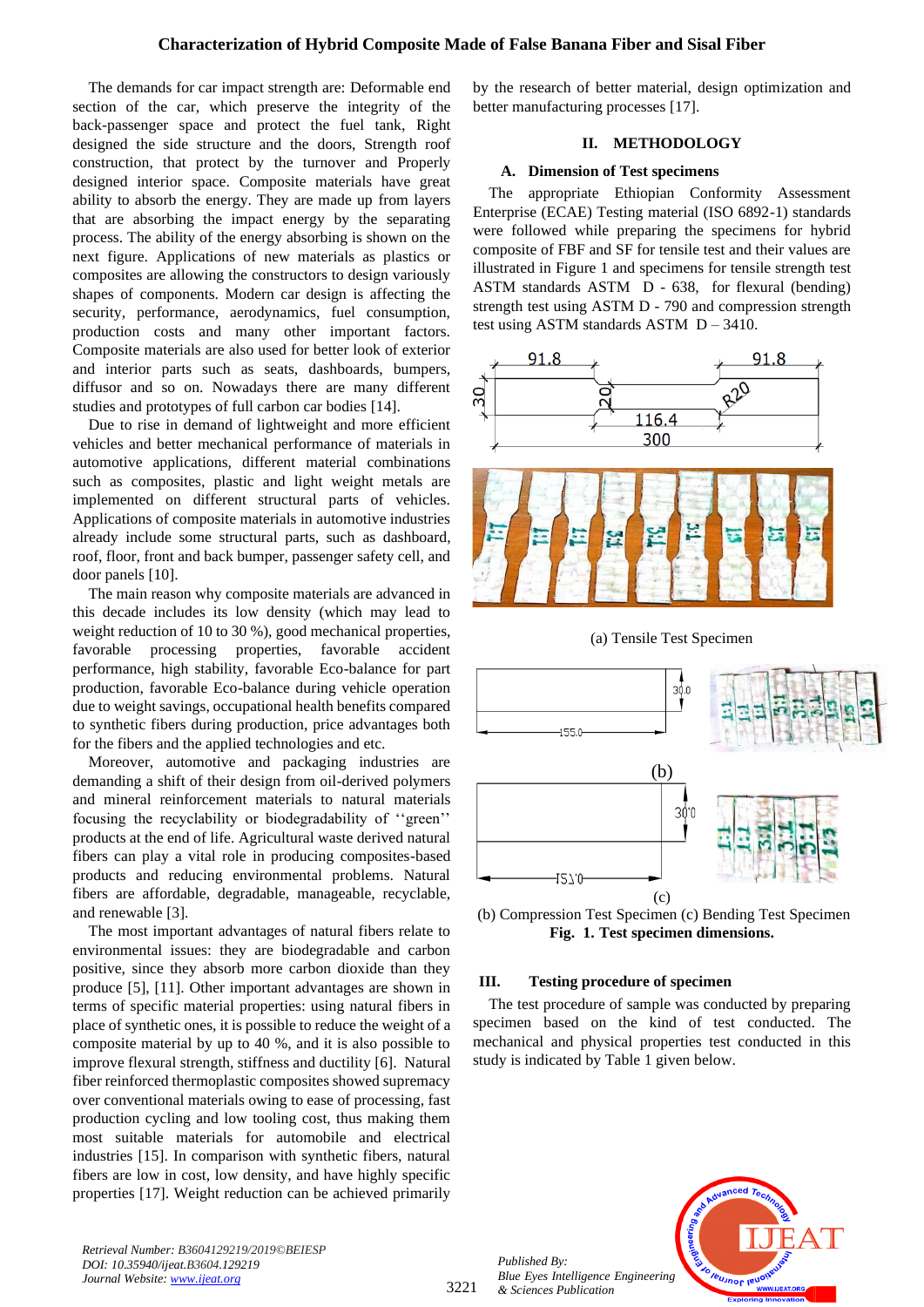

| conqueted.                  |                          |                        |  |  |  |  |
|-----------------------------|--------------------------|------------------------|--|--|--|--|
| $N_{0}$                     | Name of the Test         | Name of the            |  |  |  |  |
|                             |                          | Machine/specification  |  |  |  |  |
|                             |                          |                        |  |  |  |  |
| 1                           | Tensile Strength         | $UTM - 2000$ kN        |  |  |  |  |
|                             |                          |                        |  |  |  |  |
| $\mathcal{D}_{\mathcal{L}}$ | Compression Strength     | $UTM - 100 kN$         |  |  |  |  |
|                             |                          |                        |  |  |  |  |
| 3                           | <b>Flexural Strength</b> | $UTM - 100$ kN         |  |  |  |  |
|                             |                          |                        |  |  |  |  |
| 4                           | Density                  | Water immersion method |  |  |  |  |
|                             |                          |                        |  |  |  |  |
| 5                           | <b>Water Absorption</b>  | Water immersion method |  |  |  |  |
|                             |                          |                        |  |  |  |  |

#### **Table- I: Tests and machine on which tests was conducted.**

# **A. TENSILE STRENGTH TEST**



(a) Spacemen placement (B) During specimen tauten (C) After failure **Fig. 2. Tensile strength test.**

## **B. COMPRESSION STRENGTH TEST**

**Fig. 3. Compression strength test**



**3. Flexural strength test** 



**Fig. 4. Flexural (bending) strength test.**

# *C.* **Measurement of density**



 **Fig. 5. Density measuring.**

# **D. Water Absorption**

According to literatures' source moisture absorption was conducted in accordance with ASTM D - 570-98. Single specimens of each composite are cut and their weights are taken as per their samples. All samples were immersed into water for 5 days. Then the specimen is removed from water and cleaned by dry materials and their weights are measured within 24 hrs. difference. The measurement was taken immediately after the specimens removed from immersed water, dried by dry materials and exposed to air. The specimen size prepared was  $30 \text{mm} \times 30 \text{mm}$ . The following equation was obtained from [12], [15].

# % Water Absorption

$$
= \frac{W_{t} - W_{o}}{W_{o}} \times 100 \text{ OR } \frac{M_{W} - M_{a}}{M_{a}} \times 100
$$

Where :  $W_t = Weight of Wet sample$ ,  $W_0 =$ Weight of dry sample  $M_W$  = Mass of Wet sample,  $M_a$  = Mass of dry sample



**Fig. 6. Water absorption test.**

# **E. Mass Calculation**

From the density relationship the mass of the dashboard is calculated from the SOLID WORK 2017 software for both conventional dashboard and modified that made of metal sheet and composite material respectively.

Steps to analysis the mass of both materials from Solid Wok 2017 first select items (components or solid bodies) to be evaluated then mass property and then open option after that feed the steel metal sheet density and average density of hybrid composite material.



*Retrieval Number: B3604129219/2019©BEIESP DOI: 10.35940/ijeat.B3604.129219 Journal Website[: www.ijeat.org](http://www.ijeat.org/)*

3222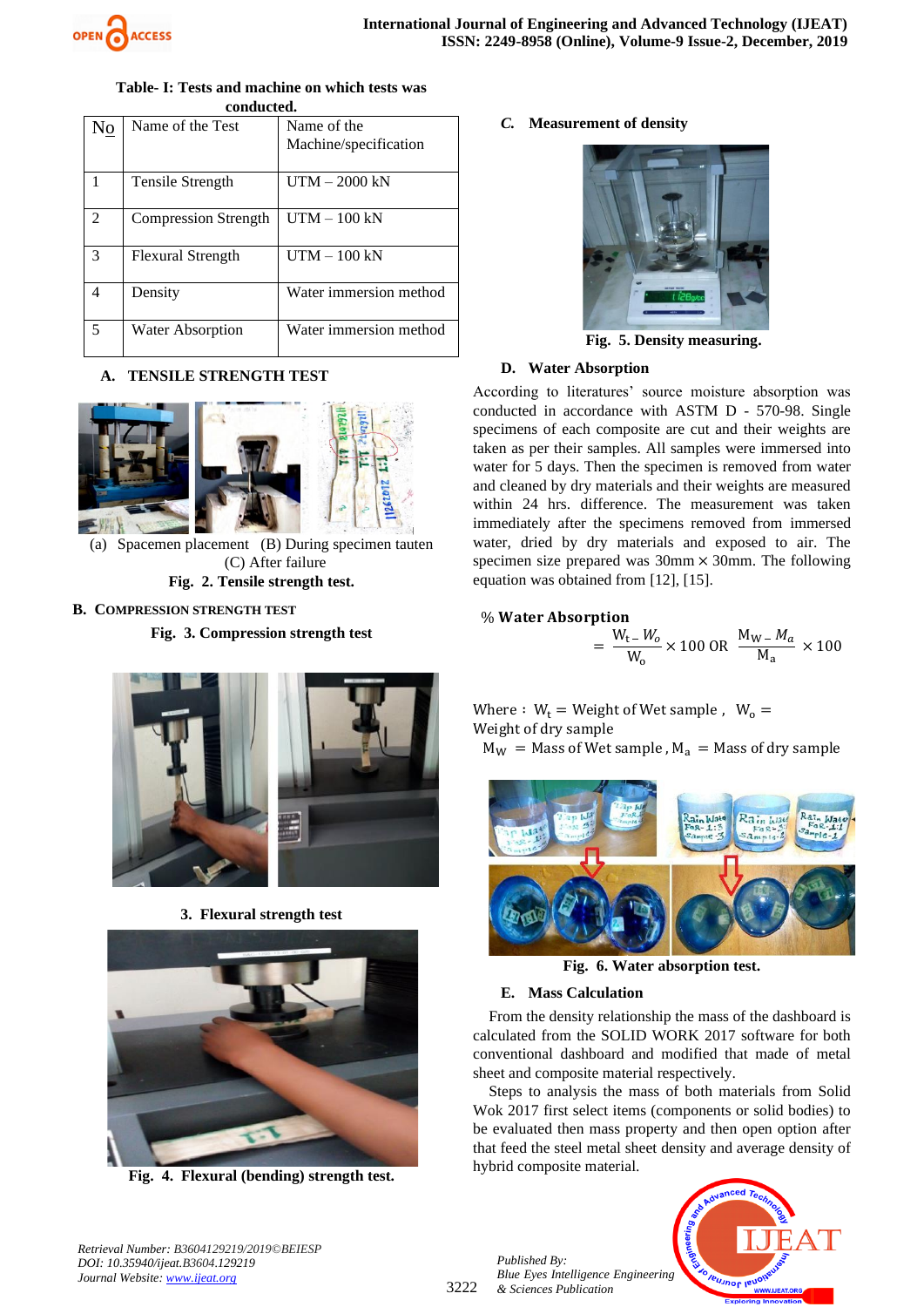PEUGEOT model vehicles dashboard is steel metal sheet laminated by rubber, so let take the density of steel sheet metal for comparing with the hybrid composite of FBF and SF

Now, calculate the mass saved for the dashboard Mass Saved =

Mass of convectional dashboard – Mass of composite material

% Mass Saved = Mass Saved Mass of convectional dashboard  $\times$  100

# **IV. RESULTS AND DISCUSSION**

# **A. Analysis of Tensile strength**

The tensile strength test results are tabulated and presented in the Fig. 7. based on the hybrid composition of FBF and SF ratios with three trial specimens for each (FBF: SF) of 1:1 ratio,3:1 ratio and 1:3 ratio and average value for those specimens.



**Fig. 7. Comparison tensile str with different weight fraction.**

Based on fabricated composite average tensile stress value hybrid composite of FBF and SF with 1:3 ratio has higher tensile strength. Hybrid composite of FBF and SF with 1:1 ratio and 3:1 ratio has equal tensile strength. Shortly, from this study point of view, Hybrid composite of FBF and SF with 1:1 ratio and 3:1 ratio exhibit lower tensile strength.

# **B. Analysis of compression strength**

Compression test results show that hybrid composite of FBF and SF with 3:1 ratio has higher compression strength. Hybrid composite of FBF and SF with 1:1 ratio exhibit relatively very lower compression strength. Hybrid composite of FBF and SF with 1:3 ratio exhibit approximately approach to the hybrid composite of FBF and SF with 3:1 ratio. From the study point, fabricated composite materials which has false banana fiber (FBF) has good compression strength relative to others. Maximum applied load, maximum deflection for three hybrid composites of FBF and SF with 1:1 ratio and 1:3 and 3:1 ratio with each ratio three trial sample specimens.



**Fig. 8. Comparison of Compression strength with different weight fraction.**

# **C. Analysis of flexural (bending) strength**

The flexural test results are tabulated and present in Fig 9. Based on the maximum values of the three-hybrid composite of FBF and SF with each three trial specimens. The average flexural test results are presented graphically.



**Fig. 9. Comparison of flexural (Bending) strength with deferent weight fraction.**

Based on fabricated composite material average flexural (bending) strength value of hybrid composite of FBF and SF with 1:3 ratio is higher. It was clearly seen as the ratio of sisal fiber increase the flexural(bending) strength value of composite material also increase. Shortly, from this study point of view hybrid composite of FBF and SF with 1:1 ratio has relatively lower flexural (bending) strength average value and hybrid composite of FBF and SF with 3:1 ratio exhibit relatively moderate average value. The average value of hybrid composite of FBF and SF with 1:3 ratio exhibit two times more than 3:1 ratio.

# **D. Water Absorption percentage**

The water absorption results for ordinary tap water and rain water are tabulated and presented in the Fig 10 based on the hybrid composition of FBF and SF ratios with three trial specimens for each ratio and average value for those specimens.



*Retrieval Number: B3604129219/2019©BEIESP DOI: 10.35940/ijeat.B3604.129219 Journal Website: [www.ijeat.org](http://www.ijeat.org/)*

3223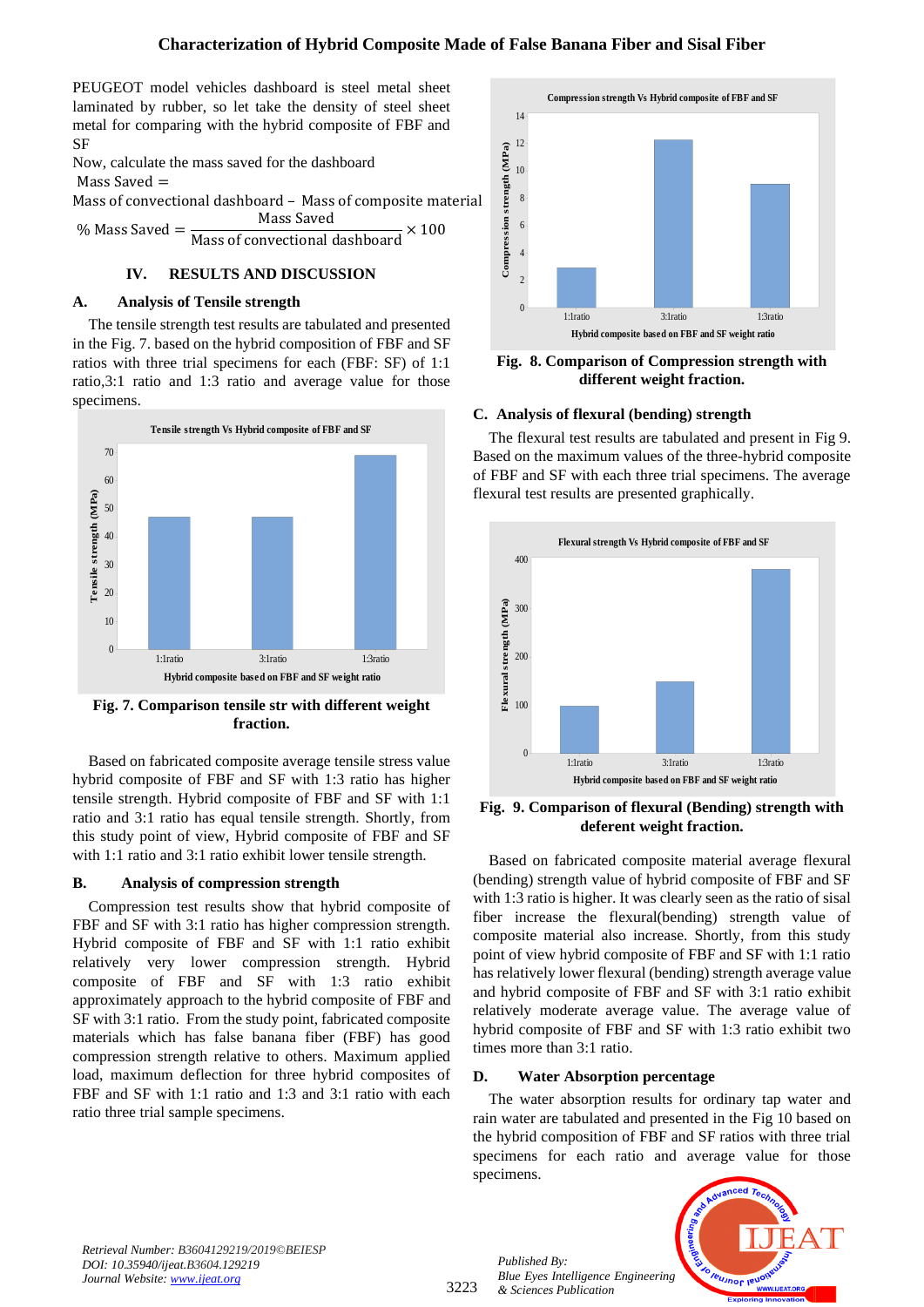

Water absorption percentage of all hybrid composite FBF and SF average values for ordinary tap water and rain water was tabulated and analyzed individually in 5 days (120 hours). The comparison is done on average value of each samples.



**Fig. 10. Comparison % water absorption with different weight fraction.**

From the result point of view, for ordinary tap water, hybrid composite of FBF and SF with 3:1 ratio has very high-water absorption. Hybrid composite of FBF and SF with 1:3 ratio has less water absorption and hybrid composite of FBF and SF with 1:1 ratio relatively nearly the same value with 1:1 ratio.

For rain water, hybrid composite of FBF and SF with 3:1 ratio has very high-water absorption. Hybrid composite of FBF and SF with 1:3 ratio has less water absorption and hybrid composite of FBF and SF with 1:1 ratio has relatively moderate value.

It was clearly seen that, more water absorption is seen for rain water relative to ordinary tap water. This indicates that composite material absorbs more water, if the water is hard water (rain water). On both types of water hybrid composite of FBF and SF with 3:1 ratio has more water absorption then 1:1 ratio the least water absorption is seen for 1:3 ratio.

Higher water absorption percentage is not recommended for automotive body and other industry applications.

#### **E. Density Analysis**



**Fig. 11. Comparison of density with different weight fraction.**

*Retrieval Number: B3604129219/2019©BEIESP DOI: 10.35940/ijeat.B3604.129219 Journal Website[: www.ijeat.org](http://www.ijeat.org/)*

Density of hybrid composite of FBF and SF 3:1 ratio is more and hybrid composite of FBF and SF with 1:3 ratio has less density than the other and hybrid composite of FBF and SF with 1:1 ratio has moderate density relative to others.

The main objective of the study of density is reducing the weight that means as density decrease mass also decrease.

Density of automotive body component, increasing false banana fiber ratio increases. So, using false banana fiber relative to sisal fiber in composite material is not recommended.

#### **F. Mass reduction in percentage**

The mass of both conventional (steel metal sheet laminated by rubber) vehicle dashboard and hybrid composite material of FBF and SF vehicle dashboard results from Solid Work 2017 are tabulated in Table 4.6.

In Fig 12. shows percentage mass reduction for hybrid composite material of FBF and SF vehicle dashboard are computed graphically.



**Fig. 12. Comparison of mass reduction with different weight fraction.**

Percentage mass reduction of hybrid composite of FBF and SF 1:3 ratio is more and hybrid composite of FBF and SF with 3:1 ratio has less than the other and hybrid composite of FBF and SF with 1:1 ratio has moderate percentage mass reduction relative to others. This means hybrid composite of FBF and SF 1:3 ratio can save more mass than others next to hybrid composite of FBF and SF 1:3 ratio , the best mass reduction are seen on composite of FBF and SF 1:1 ratio and hybrid composite of FBF and SF 3:1 ratio the least that can save the mass relative to other.

The main goal of the study of percentage mass reduction is reducing the mass of automobile body component (vehicle dashboard). As, clearly shown from Table 4.6 as density decrease Percentage mass reduction of hybrid composite of FBF and SF and vice versa. Percentage mass reduction of hybrid composite of FBF and SF of automotive body component (vehicle dashboard) with less Percentage mass reduction of hybrid composite of FBF and SF is not recommended.

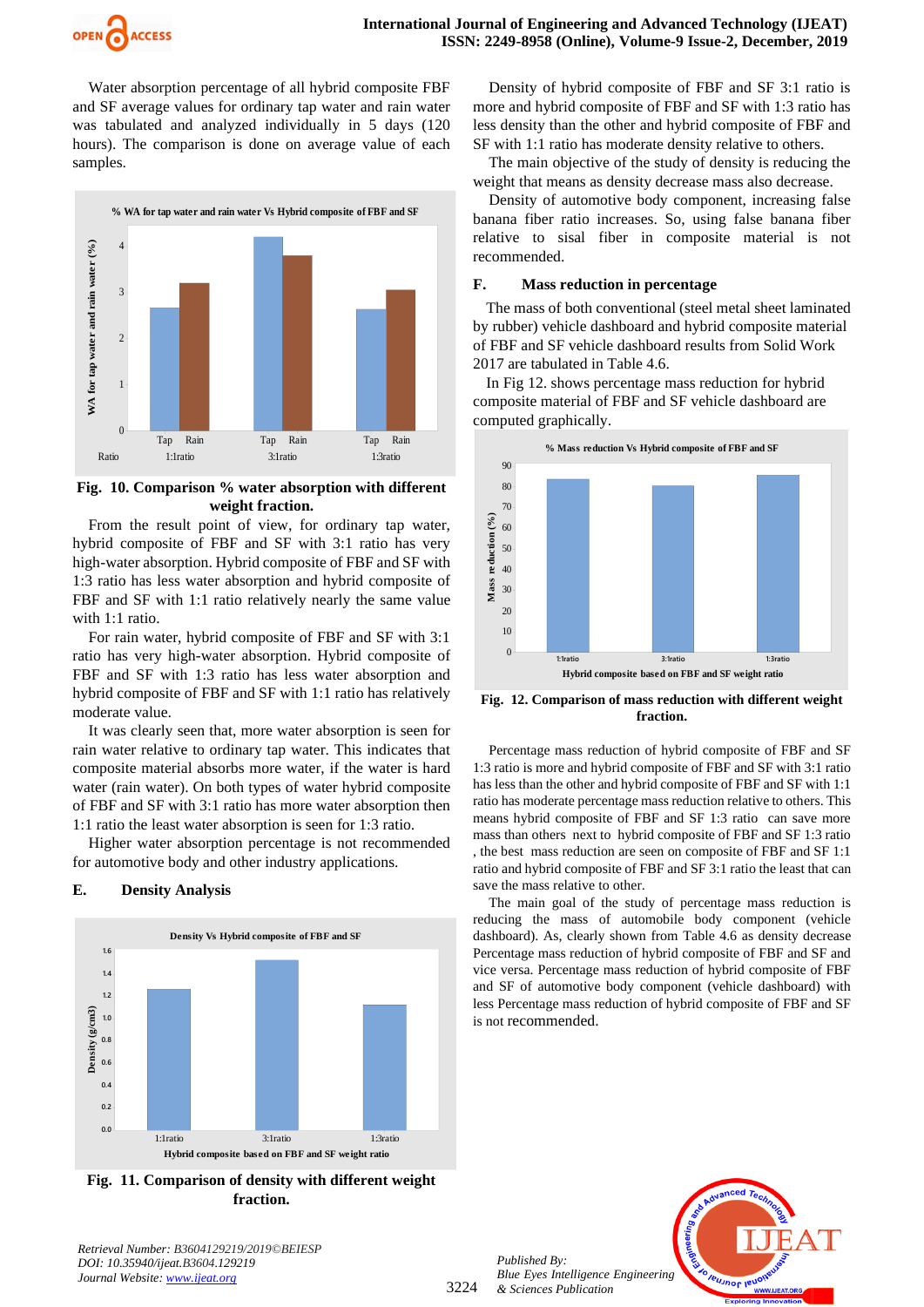# **Characterization of Hybrid Composite Made of False Banana Fiber and Sisal Fiber**

| Tuote Tri Denory, maoo, maoo on tea in gram and percentage. |            |             |                    |                |            |  |  |  |
|-------------------------------------------------------------|------------|-------------|--------------------|----------------|------------|--|--|--|
| Materials                                                   | Density    | <b>Mass</b> | Volume             | Mass saved     | Mass saved |  |  |  |
|                                                             | $(g/cm^3)$ | (g)         | (cm <sup>3</sup> ) | (g)            | (% )       |  |  |  |
| <b>Steel Sheet Metal</b>                                    | 7.800      | 26890587.84 | 3447.511           |                |            |  |  |  |
| <b>Composite Material</b>                                   |            |             |                    |                |            |  |  |  |
| $(1:1 \text{ ratio})$                                       | 1.270      | 4378339.302 | 3447.511           | 22,512,248.538 | 83.718     |  |  |  |
| <b>Composite Material</b>                                   |            |             |                    |                |            |  |  |  |
| $(3:1 \text{ ratio})$                                       | 1.530      | 5274692.230 | 3447.511           | 21,615,895.610 | 80.385     |  |  |  |
| <b>Composite Material</b>                                   |            |             |                    |                |            |  |  |  |
| $(1:3 \text{ ratio})$                                       | 1.128      | 3888792.703 | 3447.511           | 23001795.137   | 85.538     |  |  |  |

**Table- II: Density, mass, mass saved in gram and percentage.**

## **V. CONCLUSION**

Based on the tensile, compression, bending, density and water absorption properties experiment data results including material preparations in this thesis, the following conclusions are drawn;

- Hybrid composite of FBF and SF with 1:3 ratio exhibits excellent tensile strength. In this study, as hybrid composite filled by more sisal fiber by the Wight of three hand shows maximum value of tensile strength. But the sisal fiber filled by one hand the tensile strength result of the composite shows equal value. The maximum observed value of tensile strength was at 1:3 ratio which has average value of 69 MPa. Generally, a composite which filled by more ratio of sisal fibers have higher tensile strength but the composite that has equal ratio of FBF and SF and one to three ratios of FBF and SF has equal values of tensile strength both of them recorded average value of 47 MPa.
- The compression strength result indicates that hybrid composite of FBF and SF 3:1 ratio has the highest value than other hybrid composite of FBF and SF ratios with average harness value of 12.30 MPa.
- Results shows that the flexural (bending strength) of hybrid composite of FBF and SF with 1:3 ratio has highest value than other hybrid composite of FBF and SF ratios with average value of 380.9 MPa which is two times greater than hybrid composite of FBF and SF with 3:1 ratio and three times greater than hybrid composite of FBF and SF 1:1 ratio. This indicates that more sisal fiber in hybrid composite of FBF and SF to get a material which cannot be simply flexure.
- water absorption percentage also takes place in two types of water. The first one is by ordinary tap water, in this type of water hybrid composite of FBF and SF with 3:1 ratio absorb more water relative to other ratios, this hybrid composite absorbs 4.21 %. Hybrid composite of FBF and SF with 1:1 ratio and 1:3 ratio absorb relatively the same amount of water absorb,2.68 % and 2.64 % respectively.
- For the second type of water which is rain water again hybrid composite of FBF and SF with 3:1 ratio recorded more water absorption up to 3.80 % and hybrid composite of FBF and SF with 1:1 ratio follow the 3:1 ratio by 3.21 % result. The least rain water absorption seen for hybrid composite of 1:3 ratio.
- For both types of water, more water absorption is seen on hybrid composite of FBF and SF with 3:1 ratio and followed by 1:1 ratio and the list water absorption seen on 1:3 result. In this case, for water absorption percentage as

*Retrieval Number: B3604129219/2019©BEIESP DOI: 10.35940/ijeat.B3604.129219 Journal Website: [www.ijeat.org](http://www.ijeat.org/)*

the list number is more preferable. So, hybrid composite of FBF and SF with 1:3 is preferable. from those test results, a hybrid composite of FBF and SF with 3:1 ratio has more water absorption for both types of water so, a composite material which has more ratio of false banana fiber absorbs more water.

- For a vehicle body parts which are mostly expose to rain, it is not recommended to use much ratio of false banana fiber as reinforcing material for composite material.
- Results shows for density analysis, hybrid composite of FBF and SF with 3:1ratio has relatively higher density with  $1.530$  g/cm<sup>3</sup> value and hybrid composite of FBF and SF with 1:1 ratio follow by 1.27  $g/cm<sup>3</sup>$  value the least density is shown on hybrid composite of FBF and SF with1:3 ratio.
- In this case, for density analysis results as the list number is more preferable because density is directly proportional with mass, as the value of density decrease the mass also decrease vice versa. So, one of the aims of this paper is to minimize the mass of vehicle dashboard in this case the least density of hybrid composite of FBF and SF with 1:3 ratio is preferable.

# **REFERENCES**

- 1. Arpitha, G. R., and Yogesha, B., "An overview on mechanical property evaluation of natural fiber reinforced polymers". Materials today: Proceedings, 4(2), 2755-2760, 2017.
- 2. Bakri, "Processing and characterization of Banana Fiber/Epoxy Composites: Effect of Alkaline Treatment" Materials Today: Proceedings, 4(2), 2871-2878, 2017.
- 3. Bhatnagar, "A Review on Composition and Properties of Banana Fibers. International Journal of Scientific and Engineering Research, Volume 6(Issue 5), 49-52, 2015.
- 4. Bogoeva-Gaceva, G., (2007). Natural fiber eco-composites. Polymer composites, 28(1), 98-107.
- 5. De Paola, S., Minak, "Green Composites. A Review of state of Art in Proceedings of 30th Dambai Adria Symposium on Advanced Mechanics Croation Society, 25-28, 2013.
- 6. Elaheh, G., "Materials in Automotive Application, State of the Art and Prospects". 2018.
- 7. Enrico, Joe Carruthers, "The future use of structural composite materials in the automotive industry, International Journal of vehicle design". 2007.
- 8. Ermias, GK., "Implementation of composite and plastics materials for vehicle light weight", PH. D Thesis, (p 44-74), 2012.
- 9. Esmael, A., "Experimental Analysis of E-Glass /Epoxy & E-Glass /polyester Composites for Auto Body Panel, AIJRSTEM - 2015 (pp. 377-383), 2015.